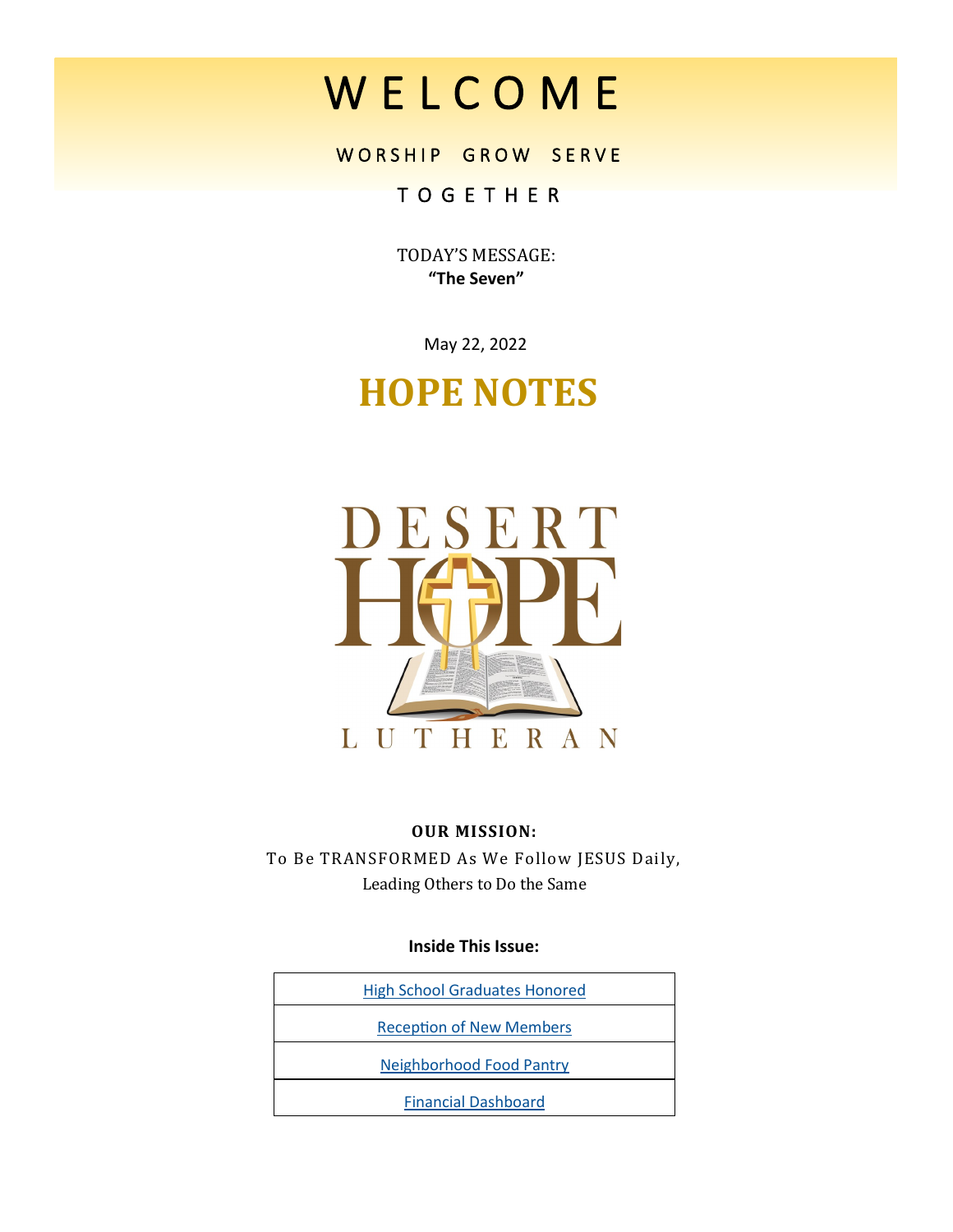

**Sunday, May 22, 9:30am**

| Prelude                                                                  | Bernie Läubli, violin                                                             |                    |  |  |
|--------------------------------------------------------------------------|-----------------------------------------------------------------------------------|--------------------|--|--|
| <b>Call To Worship</b>                                                   |                                                                                   | Dr. Greg Silverman |  |  |
| Song                                                                     | There's Nothing That Our God Can't Do                                             |                    |  |  |
| <b>Welcome and Announcements</b>                                         | <b>Pastor Dave Drum</b>                                                           |                    |  |  |
| <b>Confession and Forgiveness</b>                                        |                                                                                   |                    |  |  |
| Song                                                                     | <b>Be Still My Soul</b>                                                           |                    |  |  |
| <b>High School Graduates Honored</b>                                     |                                                                                   |                    |  |  |
| <b>Kids Talk</b>                                                         | Sunday School, K-5th grade, after in Youth Room                                   |                    |  |  |
| Psalm 30<br><b>Special Music</b><br>Dr. Greg Silverman and Bernie Läubli |                                                                                   |                    |  |  |
| <b>Scripture Readings (NIV)</b>                                          | Psalm 30<br>Revelation 5:11-14                                                    |                    |  |  |
| Gospel                                                                   | John 21:1-14                                                                      |                    |  |  |
| Sermon                                                                   | "The Seven"<br><b>Pastor Dave Drum</b>                                            |                    |  |  |
| Song                                                                     | <b>What A Beautiful Name</b>                                                      |                    |  |  |
| <b>Offertory</b>                                                         |                                                                                   |                    |  |  |
| <b>Prayers of the People</b><br>Church of the Week: The Springs Church   |                                                                                   |                    |  |  |
| Reception of New Members/Apostles' Creed                                 |                                                                                   |                    |  |  |
| <b>Holy Communion</b>                                                    |                                                                                   |                    |  |  |
| Song                                                                     | <b>I Surrender All</b>                                                            |                    |  |  |
| <b>Communion Blessing</b>                                                |                                                                                   |                    |  |  |
| Song                                                                     | <b>Build Your Kingdom Here</b>                                                    |                    |  |  |
| <b>Benediction</b>                                                       |                                                                                   |                    |  |  |
| Postlude                                                                 |                                                                                   |                    |  |  |
|                                                                          | Reader: Bill Gaube Communion Assistants: LeeAnn Sample, Cathy Cramer & Rod Cramer |                    |  |  |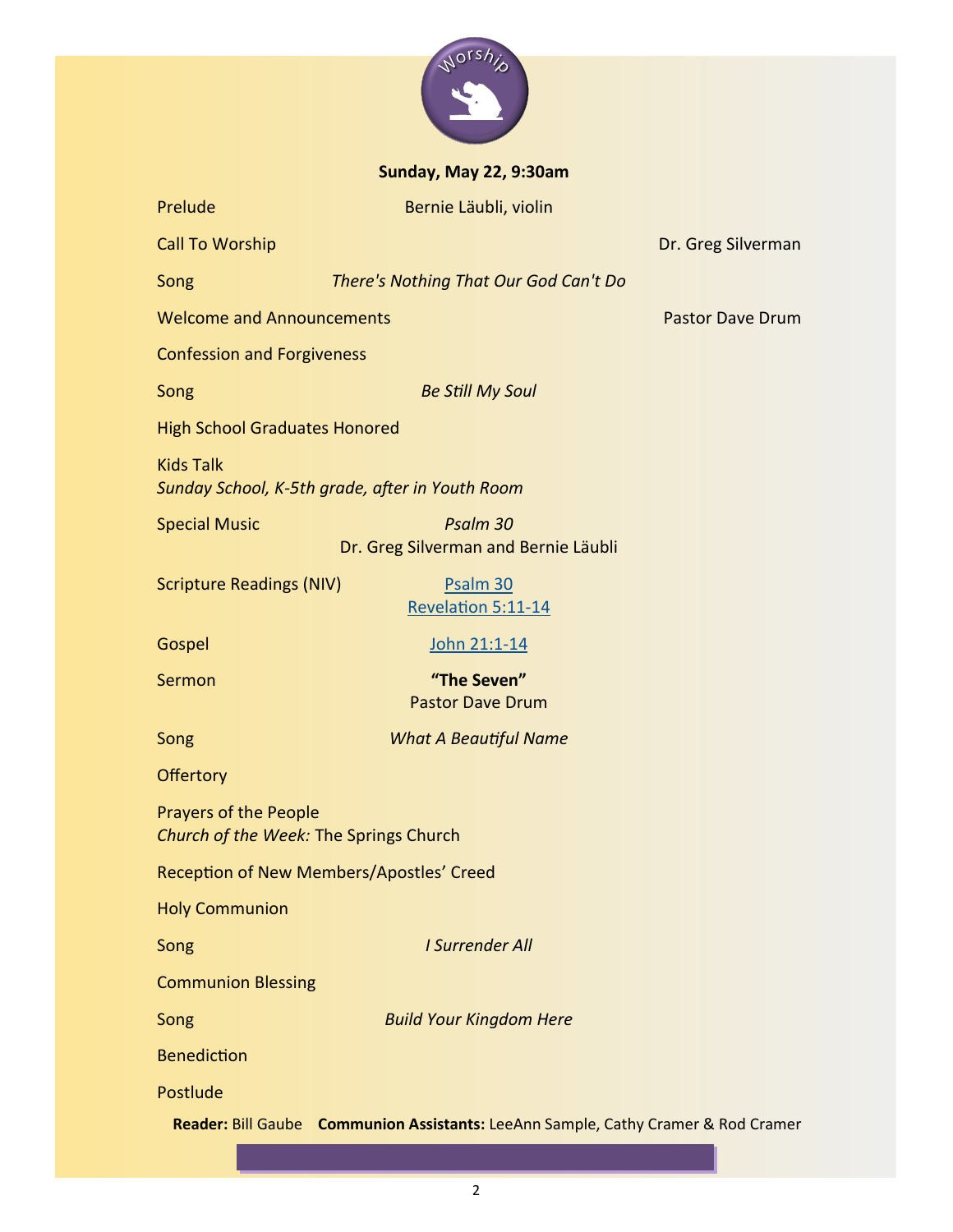

# **WORSHIP AT DESERT HOPE**

<span id="page-2-0"></span>Worship in-person is on Sunday at 9:30am. *Masks are optional at Desert Hope.*

The service will be live streamed, [https://www.youtube.com/user/DesertHopeTucson.](https://www.youtube.com/user/DesertHopeTucson)

Communion will be at the altar. The ushers will direct you. You will be given a wafer and an individual cup of wine or white grape juice. *Pre-packaged communion kits are available for those who want to take Communion at their seat.*

Sunday School is at 9:30am. The Nursery is not staffed but is available to parents as a Cry Room.

# **DURING WORSHIP ON SUNDAY**

- Gabriel Marshall, Sabino High School graduate, and his family will be honored. He will be presented with a quilt made by Desert Hope Quilters. Please congratulate Gabriel and his family.
- Tyler Drysdale and Felix Lucien will be received into membership at Desert Hope. Please give a special welcome to our new members.

| 2022 Actuals                 | <b>April</b> | January-April |
|------------------------------|--------------|---------------|
| Actual Income                | \$32,225.00  | \$135,988.33  |
| <b>Actuals Expenses</b>      | \$23,818.58  | \$87,697.14   |
| Actual Income vs Expense     | \$8,406.42   | \$48,291.19   |
| 2022 Budget                  |              |               |
| <b>Budgeted Income</b>       | \$36,985.00  | \$145,489.00  |
| <b>Budgeted Expense</b>      | \$27,398.00  | \$97,274.00   |
| Budgeted Income vs. Expense  | \$9,587.00   | \$48,215.00   |
| <b>Average Weekly Giving</b> |              |               |
| 2022                         | \$7,881      | \$7,944       |
| 2021                         | \$9,914      | \$9,540       |

# **DHLC FINANCIAL DASHBOARD**

#### **January-April 2022**

NOTE: These numbers reflect contributions to DH's regular operating budget. Designated/restricted contributions are not included.

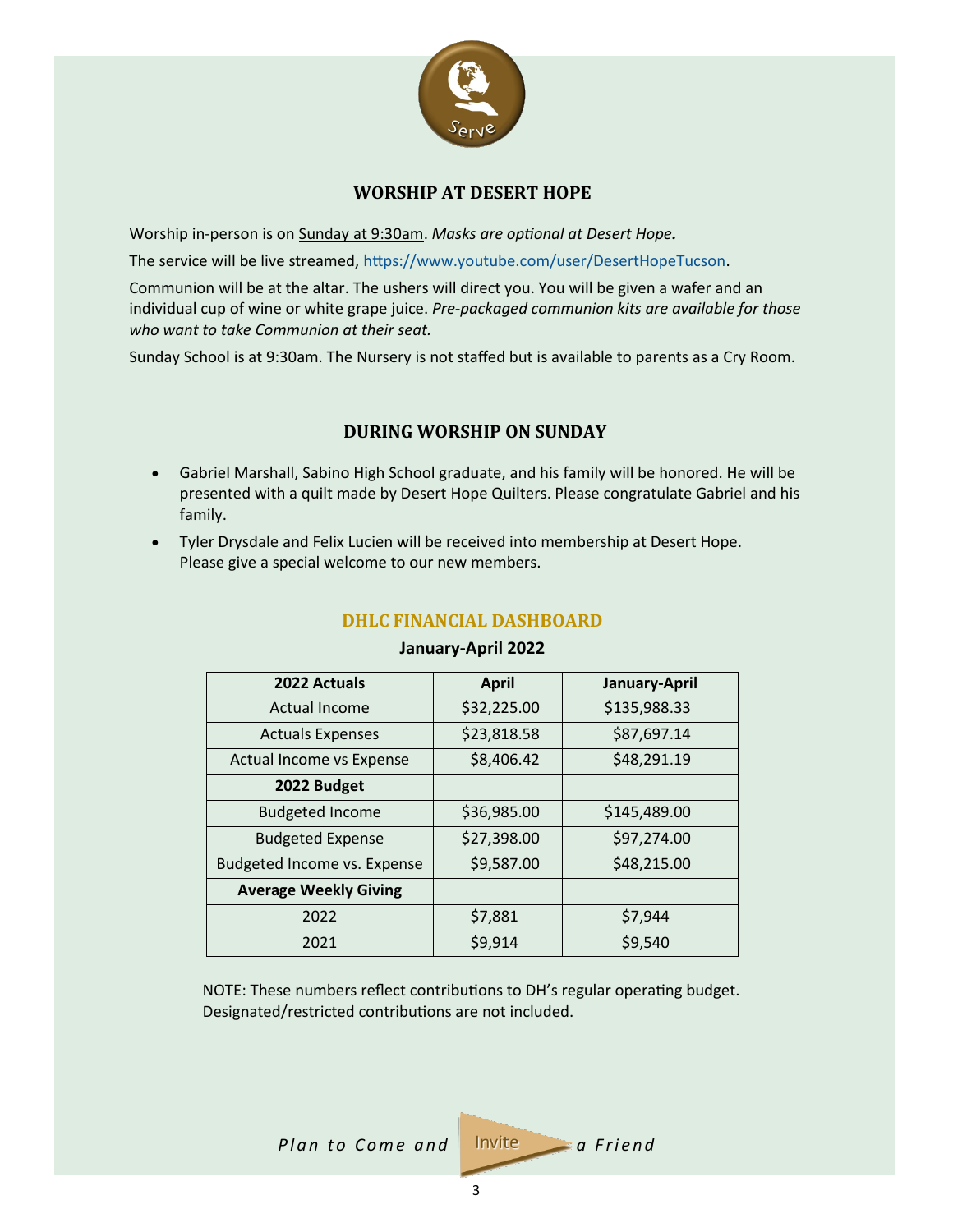# <span id="page-3-0"></span>**BIBLE READING PLAN**

Scripture In my Bible, I read... **Observation** This is what I noticed... Application How it looks in my life... *Prayer* My prayer regarding it...

#### **WEEKLY BIBLE READINGS Week of May 22**

- Sun, May 22 Acts 16:9-15; Psalm 67; Revelation 21:10, 22-22:1-5; John 14:23-29
- Mon, May 23 Psalm 93; 1 Chronicles 12:16-22; Revelation 21:5-14
- Tue, May 24 Psalm 93; 2 Chronicles 15:1-15; Revelation 21:15-22
- Wed, May 25 Psalm 93; 2 Chronicles 34:20-33; Luke 2:25-38
- Thu, May 26 Acts 1:1-11; Psalm 93; Ephesians 1:15-23; Luke 24:44-53
- Fri, May 27 Psalm 97; Exodus 33:12-17; Revelation 22:6-9
- Sat, May 28 Psalm 97; Exodus 33:18-23; John 1:14-18

**Bookmarks for May – July are available in the Narthex.**

# **DAILY PRAYER MOMENT**

You are invited to take a few extra moments to pray at lunch time. Remember you are praying to one who can and will make a difference in our situations. We are not telling God what to do, but we are humbly inviting Him to work in our lives and draw us closer to Him. We are praying that He will give our church leadership vision, direction and courage to move our church forward on the trajectory of ministry He has started.

# **NEIGHBORHOOD FOOD PANTRY**

Canned or boxed foods, personal items and diapers are needed. Plastic bags and toiletry items like the ones that you get in hotels are appreciated.

Look for the open trunk in the parking lot on Sunday at Desert Hope for your donations. Donations can also be left at the north end of the Narthex. Contact: Beverly Hall, 949-285-5173 or *bevhallaz@gmail.com.*



# **TUESDAY KNIGHTS**

Tuesday Knights completed the 4-week Introduction to Revelation study on Tuesday, May 17. They will not meet during the summer. The interest in the Revelation study is very high, so they will begin an in-depth 13-week Revelation study entitled: *REVELATION: Worthy is the Lamb*, on Tuesday, September 6, that will continue until mid December.

Contact: Terry Bredehoft, 520-751-4115 or *tbredehoft@cox.net.*

# **TUESDAY EVENING STUDY GROUP**

Tuesday Evening Study Group will not meet again until Tuesday, September 13.

Contact: Linda Kress, 520-721-7181 or *lakress@cox.net.*

# **SUMMER STUDY GROUPS**

The following groups will continue meeting during the summer. If you are interested in joining one of these groups, contact the person listed below for that group.

- **Women of the Word (WOW) Bible Study**, via Zoom, Tuesdays at 9am. Discussion on SOAPing. Contact: Brenda McDowell, 520-444-0535 or *bmcdowe@comcast.net.*
- **Thursday Women's Bible Study**, Hope Center and via Zoom, Thursdays at 12:30pm. *What Love Is, The Letters of 1, 2, 3 John* by Kelly Minter. Contact: Amy Martin, 520-591-9771.
- **Friday Morning Women's Bible Study**, Hope Center, Fridays at 9:30am. *God Came Near*  by Max Lucado. Contact: Wanda Johnson, 520-546-7934.

*Plan to Come and* Invite a Friend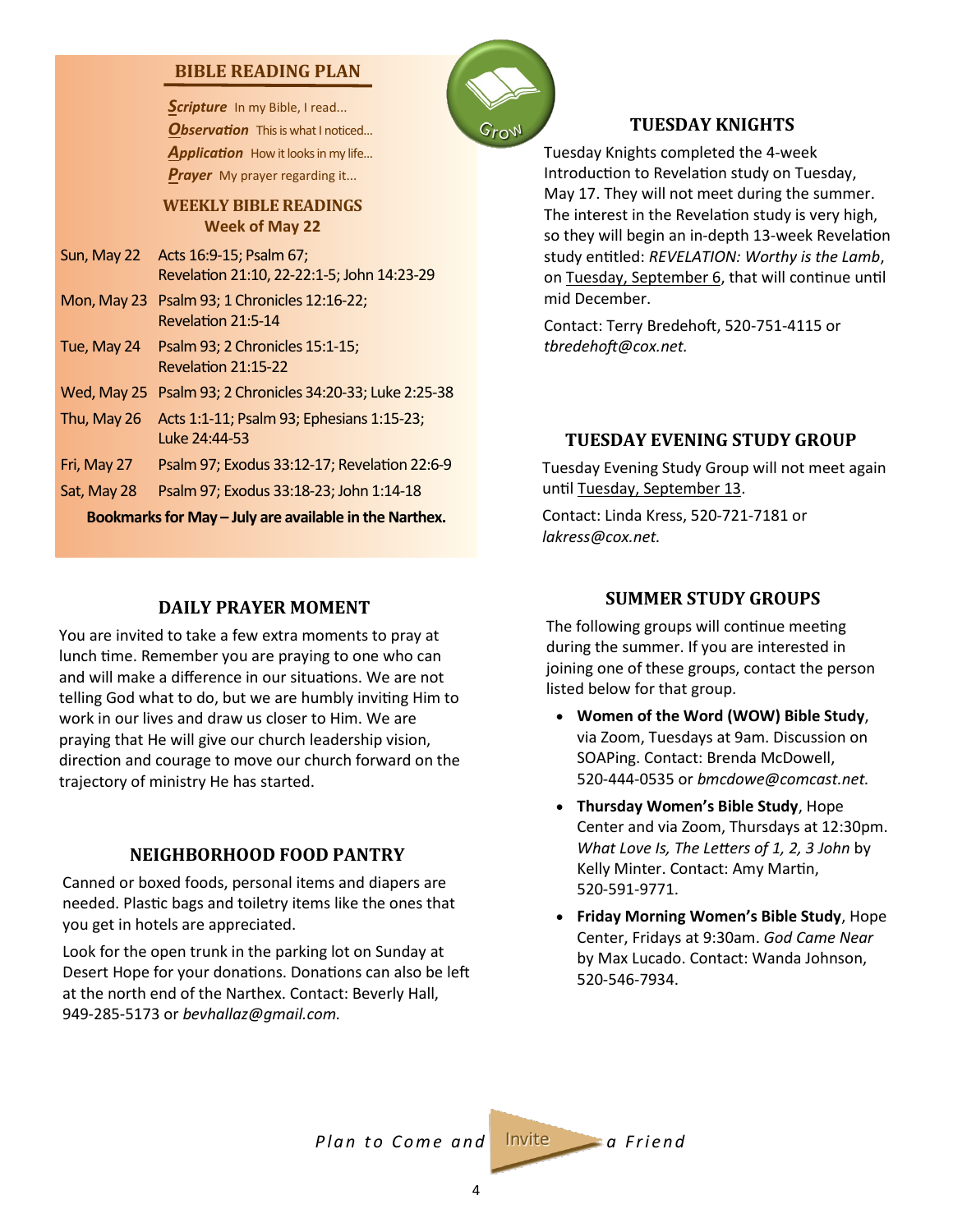# **HOLY COMMUNION:**

We share communion every Sunday to provide an opportunity to receive Christ anew in this Holy Sacrament. All who trust in Jesus for eternal life are welcome to participate.

If you are worshipping in-person the ushers will direct you. You will be given a wafer and an individual cup of wine or white grape juice. Pre-packaged communion kits are available for those who want to take Communion at their seat.

If you are worshipping at home, gather wine or grape juice and bread and take communion during the same time.

# **PRAYER REQUESTS:**

# **Daily Prayer**

• Please pray with us at lunch time each day for spiritual renewal churchwide and wisdom for our leadership. **Health and Healing**

- Monica and Larry Zabel.
- Bob Willson for recovery from cardiac bypass surgery.
- Bubba Dowling, nephew of Jeff Dowling, who was diagnosed with pancreatic cancer. Pray for miracle healing.
- Barb McCastle, mother of Scott Wooster, for recovery from a fall.
- Jeff Dowling for recovery from rotator cuff repair surgery.

# **Praise and Thanksgiving**

- For Gabriel Marshall and his family on his graduation from high school.
- For new members of Desert Hope, Tyler Drysdale and Felix Lucien.
- For Bill Brietzke who is home and recovering.

# **Comfort and Peace**

- For Cienega High School students, staff, family and friends of Emma Dominguez who died (req. by Beth Thompson).
- For family and friends of those killed or wounded in Buffalo, NY.
- For family and friends of those killed or wounded in Mission Viejo, CA at Geneva Presbyterian Church (req. by Bev Hall who had attended Bible studies there for many years).

# **Protection, Wisdom and Guidance**

- For the leaders of our country and all world leaders.
- For the people of Ukraine
- For military and their families who are on alert or have been deployed.

# **Direction and Blessing**

- For the Desert Hope Governance Team: Terry Bredehoft, Team Leader; Bob Balck; Kris Hubbard; Dan Knauss; Keith Kuehn; Cathy Skow.
- For the Desert Hope Leadership Council: Margo Caylor, Pastor Dave Drum, Paula Erdos, Delna Falk, Kris Hubbard, Joanna Jongsma, Dan Knauss, Jim Kress, Keith Kuehn, Judy Martin, LeeAnn Sample, Patti Thibaut, Scott Wooster.

#### **Long Term & Military Prayer Lists are available at the Prayer Table or by request. The Prayer Team prays for all on these lists each week.**

Prayer requests can be submitted at *[www.deserthope.org](http://www.deserthope.org)* or by calling the church office, 520-722-9134. Please make sure you have permission for prayers printed in the bulletin.

# **The Transition Prayer**

Thank you for the blessings you have showered upon Desert Hope; You accomplish through us far more than we can imagine. During this time of pastoral transition, help us put our complete trust in You. Inspire the pastor you choose to serve with us; may Your call be received with an open joyful heart. Equip each of us for Desert Hope's next chapter; open our hearts and minds to humbly accept Your will. Continue transforming us as we follow Jesus daily, inviting families of this and future generations to join us. We pray this in Jesus' name. Amen.

**Scriptures for Next Sunday (NIV):** [Psalm 110; Acts 1:1](https://www.biblegateway.com/passage/?search=Psalm+110%3B+Acts+1%3A1-11%3B+Luke+24%3A44-53&version=NIV)-11; Luke 24:44-53